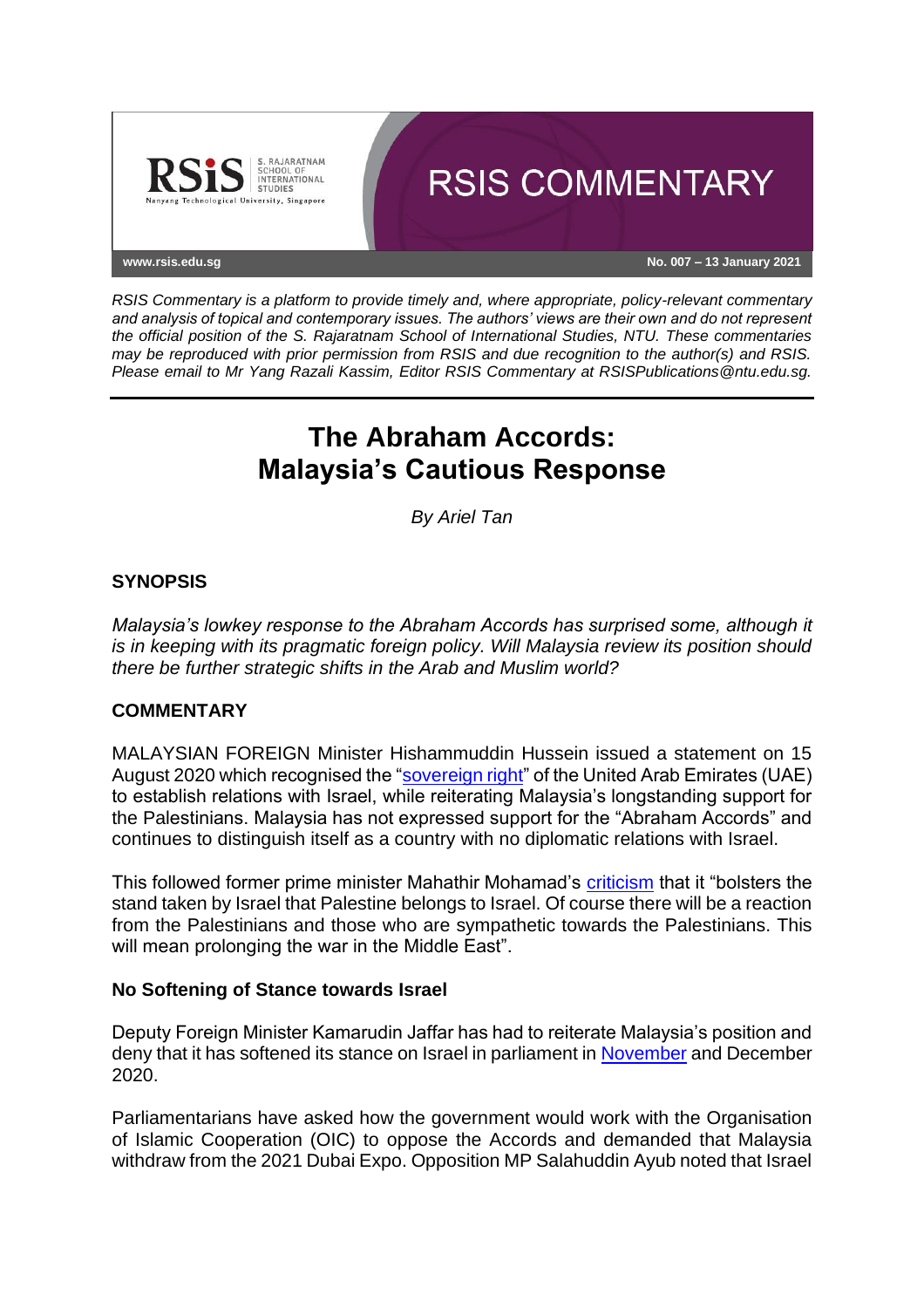would be attending and Malaysia should show its rejection of Israel because humanitarian considerations and Islamic solidarity should trump economic interests.

He reportedly said "the Perikatan Nasional government who claims to be [a Malay-](https://www.nst.com.my/news/nation/2020/12/646450/amanah-government-boycott-2020-dubai-expo)[Muslim government](https://www.nst.com.my/news/nation/2020/12/646450/amanah-government-boycott-2020-dubai-expo) must prove their commitment in defending the struggles of oppressed Muslims".

These statements reflect an expectation for Malaysia to take a harder line on the Accords, while the government's response has been a fine balancing of domestic political imperatives and strategic interests.

## **Longstanding Position**

Malaysia has consistently called for peace negotiations and the creation of an independent state of Palestine based on the pre-1967 borders, with East Jerusalem as its capital, without which, it would not establish diplomatic relations with Israel.

Yet, recent events have thrown up new considerations. The Accords' powerful backers – the United States (US), UAE and reportedly Saudi Arabia – are seeking to "normalise normalisation" of relations with Israel in the Muslim world by incentivising more countries to establish relations with Israel, including those beyond the Middle East. Apart from Bahrain, Morocco and Sudan have done so.

Pakistan is reportedly facing strong economic pressures from the UAE and Saudi Arabia, while Indonesia has been told that the [US](https://www.bloomberg.com/news/articles/2020-12-22/indonesia-could-get-billions-in-u-s-funding-to-join-israel-push) International Development Finance Corporation (DFC) could more than double its current portfolio of US\$1 billion (S\$1.3 billion) in Indonesia if it established ties with Israel. Malaysia could be courted too. However, all three have democratically-elected governments that cannot easily ignore public sentiments against Israel.

## **Regional Dynamics**

The Palestinian Authority and Hamas have criticised the Accords as undermining Palestinian interests, as have Iran, Turkey and Qatar. Riyadh has indicated that it would [only establish relations](https://www.aljazeera.com/news/2020/12/4/normalisation-with-israel-requires-palestinian-state-saudi-fm) within the context of a peace plan and a Palestinian state.

This initiative appears to be less about promoting Palestinian interests than about consolidating the interests of Saudi Arabia, the US, UAE and Israel, against their common adversary, Iran.

While Turkey, Qatar and Iran are often grouped together as opposing Saudi Arabia, and all three support the Muslim Brotherhood and Hamas, they each have their own set of complex interests vis-à-vis the other Gulf states, Israel, and the US. Turkey has diplomatic ties with Israel while Qatar has a working relationship with Israel.

Significantly, Saudi Arabia and the UAE have stood down their blockade and campaign against Qatar. Turkey just sounded a conciliatory note towards Israel.

The region is in flux and no one side has overwhelming dominance. Although the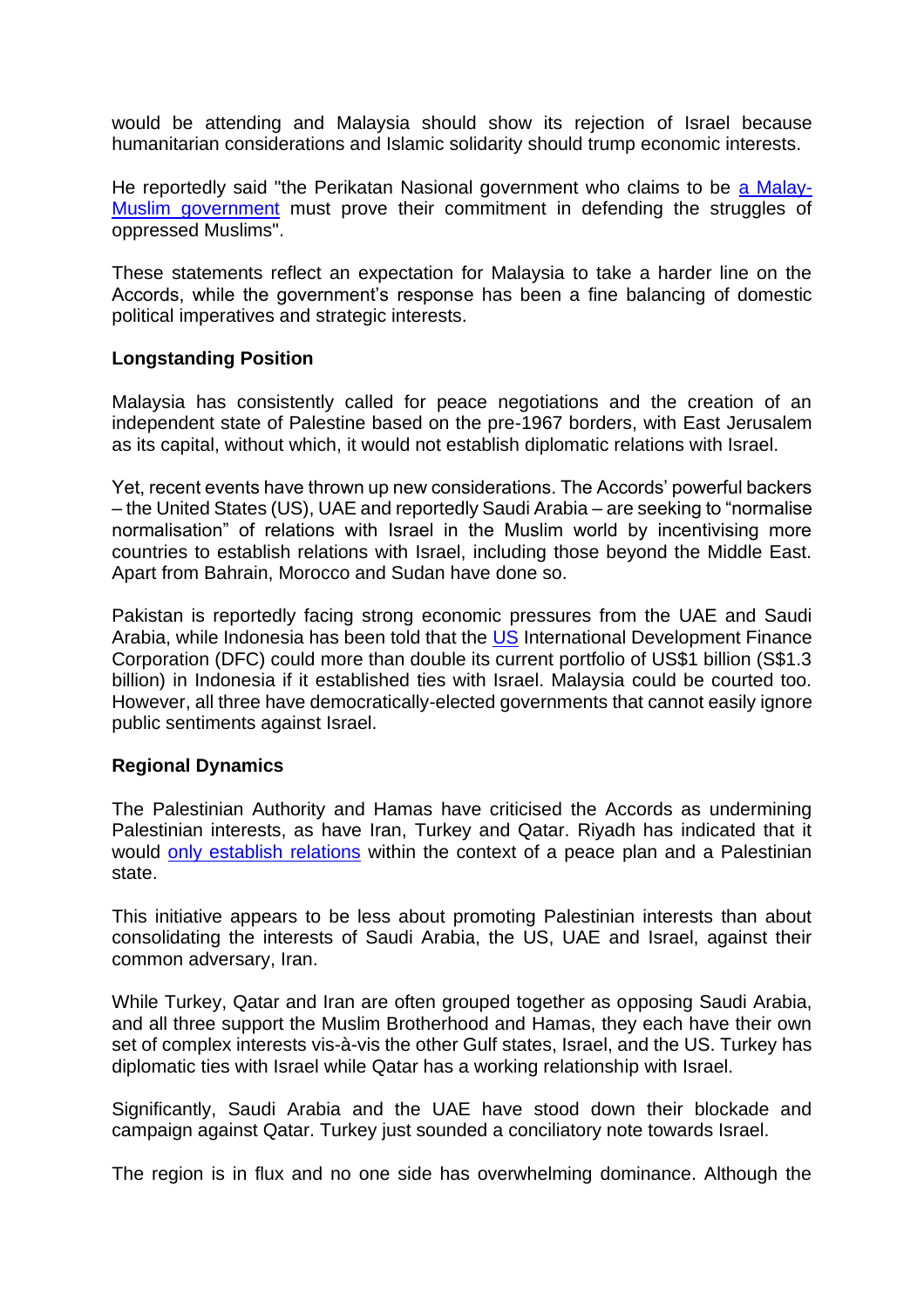Saudis and Emiratis appear to have the momentum, the US Biden administration will support normalisation but also seek to re-engage Iran on resuming the 2015 nuclear deal.

# **Malaysia's Middle East Policy**

Malaysia's foreign policy establishment prefers a non-aligned position that maximises its economic, political and security interests. It has rich ties with Saudi Arabia, the UAE, Qatar, and Turkey, and hosts a large Iranian diaspora of up to [200,000](https://www.tandfonline.com/doi/full/10.1080/09739572.2016.1239439) (2015 estimate).

The Gulf states are important sources of trade, state investment and tourism, totalling billions each year. Saudi Arabia, as the custodian of the two holiest grand mosques of Islam, is also a source of official Islamic cache and the haj quota – a matter of utmost importance for Malaysian Malays.

Malaysia tilted towards Riyadh during the Najib administration, sending troops to Saudi Arabia in support of its operations in Yemen. The Pakatan Harapan government (2018-2020) rebalanced by withdrawing the troops and closing the anti-terrorism King Salman Centre for International Peace.

It arguably over-corrected and further angered Saudi Arabia by hosting the Kuala Lumpur Summit in 2019 with leaders of Iran, Turkey and Qatar, which was seen as a rebuke of the OIC and Riyadh for their failure to solve the challenges facing Muslim communities globally. Malaysia has, however, returned to closer ties with the Saudis under current Foreign Minister Hishammuddin.

While Malaysia cannot afford to offend the Saudis, no one country has an overwhelming leverage over Malaysia on the politically sensitive issue of Palestine.

## **Domestic Constraints**

Malaysia's position on Palestine was established during its early years to cultivate a constituency among the Arab world and global South, and avoid being outmanoeuvred by its then regional adversary, Indonesia, during *Konfrontasi*. The government has since adopted Palestine as a project for Muslim and national identity. Commitment to the Palestinians is portrayed as a *religious* obligation.

Anti-Israel public opinion is constantly reinforced by politicians, local media, civil society and Islamic preachers. Apart from the Palestinian Authority, then PM Najib and PM Mahathir also engaged the Hamas leadership. Malaysia hosts Hamas' de facto representative office, Palestinian Culture Organisation Malaysia (PCOM).

There is broad support for the Palestinians and anti-Israel sentiments among the majority Malay-Muslim public and establishment.

Establishing diplomatic relations with Israel would exact too high a political cost for the present government, which is struggling with fierce factional fights and contested legitimacy.